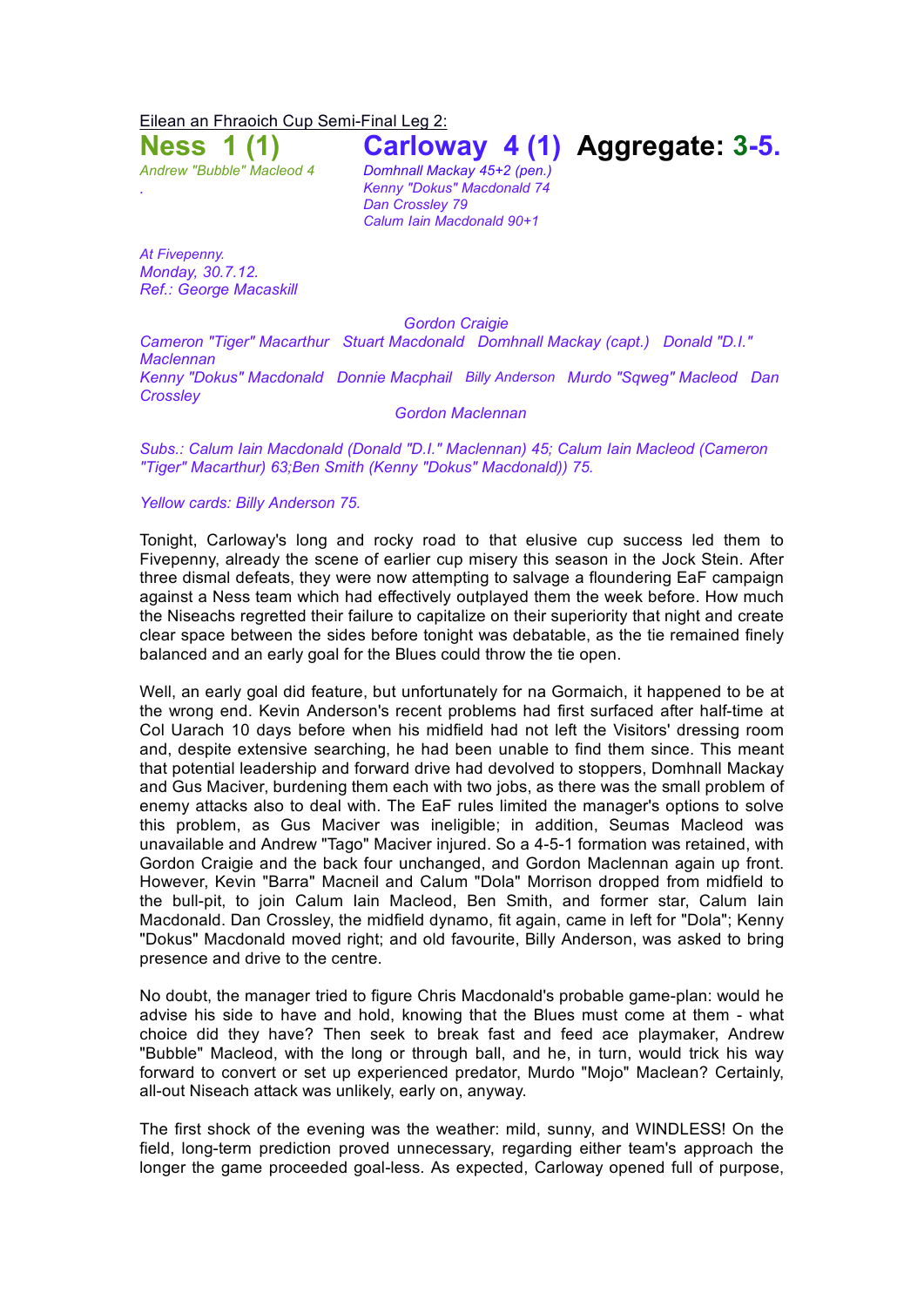determined to seize the initiative. They held the ball carefully, then pushed. However, after four minutes, on their first real attack, Ness made the mountain that little bit higher. The Blues lost the ball in midfield and Ness broke fast to the right. The cross from 22 metres was weak, but cleared out poorly into the centre, where it was hooked back from 24 metres over the advancing back-line, to be gathered by "Bubble" racing clear into the right of the Carloway box and he wasted no time in firing a low right-foot drive to the left of the helpless Craigie from 16 metres. Not part of the script!

Na Gormaich didn't panic but resumed the patient build-up and tried to stretch Ness: "Dokus" and Crossley keeping wide, suddenly bursting forward; Stuart Macdonald and Domhnall Mackay wasting no opportunity to drive forward; and the combative Anderson imposing his will in the centre. Carloway gained an early grip on possession and their positive forward play, something absent in their last 2½ games, pushed the Niseachs back. Or did the two-goal cushion consciously or subconsciously dictate Ness's approach?

The half-chances came. On 8 minutes a Macphail corner broke out to "Dokus" but his left-foot shot from16 metres whizzed past "Sweeney's" right-hand post. Four minutes later another Macphail corner on the right reached Mackay at the far post, 10 metres out, but his header thudded against the near-side top of the bar. However, a minute later a Ness corner on the right broke to Jack Dunlop in the centre 18 metres out, but he swiped this rare chance straight at Craigie.

It was 21 minutes before the Blues' next real opportunity arrived, when "Dokus", breaking out of his own half, delivered a glorious Jimmy McIlroy between Innes Macsween and Finn RushTaylor for Maclennan to run clear and into the box, but "Sweeney" was out like a flash and stuck out a right leg as wide as the Minch to block Maclennan's early slip from 18 metres. Patient build-up was not unlocking an excellently-marshalled defence, though there were regular "*near*" things. Another ten minutes elapsed before a magical Crossley run down the left took him to the bye-line past three defenders and inwards, finally sending a low cross across the face of the Ness goal, 12 metres out, but there were no takers. Three minutes later a right-foot diagonal from Macphail moving into the Ness half released "Dokus" but his rapid volley from the edge of the box travelled outside the right-hand post. Then a "Sqweg" free-kick on the right 24 metres out was looped high by a Mackay header towards goal but the keeper won the ball before Crossley could head it.

On 40 minutes "Sqweg" drove over from 20 metres and a minute later a deep "D.I." cross from the left was reverse-headed by Maclennan down to Macphail 16 metres out but his shot zoomed over the bar. In injury-time, down to 10 men with the loss of the injured "D.I.", Na Gormaich suddenly received an unexpected gift from the gods: a cracking defence-splitter from "Tiger",, *à la* Michel Platini, sent Maclennan once more down the right between stopper and back; he reached the bye-line, then cut in, but about ten metres from goal Neil Morrison bundled into him; he went down like Klinsmann, and George Macaskill had no option but to point to the spot. Domhnall Mackay's perfect shoulder-height penalty to "Sweeney's" left nearly went through the net.

A few seconds less and Ness would have gone in one-up on the night, two ahead overall. How the second half might have unfolded then is open to conjecture. As it was, the initiative was now with the Blues and Kevin Anderson boldly grasped the nettle: with "D.I." out with what seemed like a season-ending leg injury, instead of a straight replacement with Calum Iain Macleod, a high-risk strategy was adopted. 4-5-1 became 3-5-2: "Tiger" joined Mackay in central defence; "Bubble" moved forward to join Anderson as twin shield; Crossley lay deeper on the left; and Calum Iain Macdonald joined Maclennan up front leftish, with the United man moving more to the right. Dangerous tactics, with fast-breaking troublemakers, Macleod in the centre and Dunlop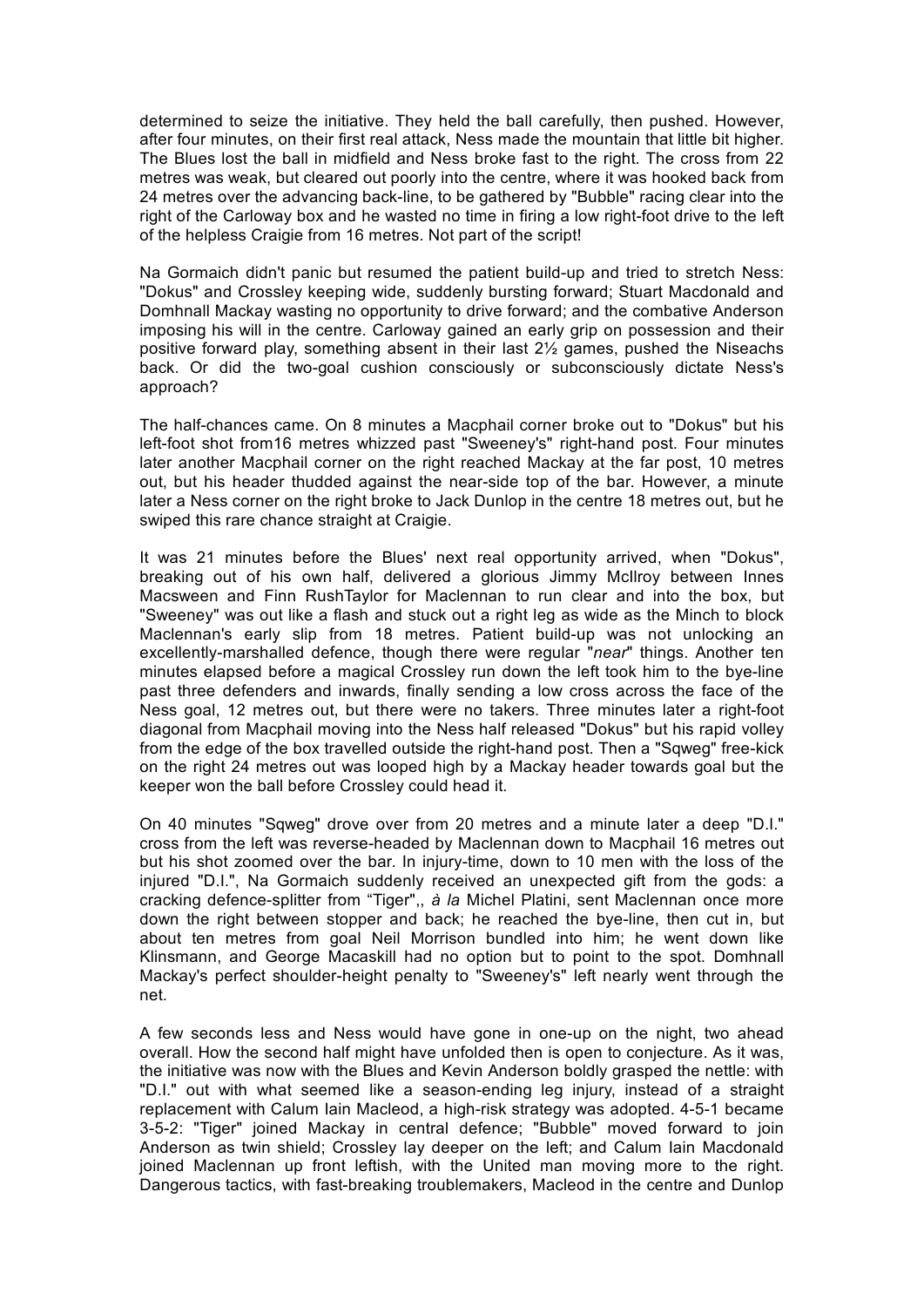on the left. Also, a more direct approach was employed, less work on the ball at the back and in midfield, with more exploitation of the direct pass long, over the defence, for the attack to use their pace, or Ross Hall-type diagonals inside the backs.

On 52 minutes a Mackay charge down the left saw such a ball free the roaming "Dokus" to run in leftish into the box but his drive from 16 metres was blocked by "Sweeney" low at the near post. However, a minute later "Mojo" escaped down the left but his rising shot from 20 metres cleared the bar. Matters deteriorated further for Na Gormaich on the hour with the loss of "Tiger" with a bone-crushing leg injury, so Calum Iain "Doune" was a straight substitute left of Mackay. Before the Blues had settled, a Ness burst was scrambled away untidily on the left for a corner; from this a Niseach head connected 12 metres out left, and Crossley somehow managed to reach back at the left-hand post to hook the ball off the goal-line. It came out to Micheil Russell-Smith 20 metres out; he let it bounce, then thwacked it as hard as he could but it soared two metres past Craigie's left-hand post into Sutherland.

The game was entering a crucial stage: Carloway still had the balance of possession and play but Ness were breaking at pace and dangerously. It was wide-open at this point. On 65 minutes a Macphail corner on the right was reverse-headed across goal by Mackay by "Sweeney's" right-hand post from 14 metres, but no one could connect in a crowded box. After 73 minutes a Mackay free-kick from the halfway line was met by "Dokus" 18 metres out but "Sweeney" responded well.

The frenetic five minutes that followed settled the tie: another Carloway push on the left saw Calum Iain Macdonald send the golden defence-wrecker between right-back and stopper for "Dokus" to outpace the back-men, carry into the box, side-step the helpless "Sweeney" to his right, and thump it into the nearside roof of the net from 12 metres to ensure he beat the defender arriving on the goal-line. Immediately he joined the wounded and the pacy Ben Smith came on up front to lie to the right. It was brutal *fin de siècle* stuff now as each team tried to finish it. A Ness break broke down on the left of the Carloway box; the ball was whipped forward over the defence but Taylor(?) managed to scramble it away for a corner on the Blues' right. An exquisite left-foot Macphail corner swung in, dipping low into "Sweeney's" feet on the goal-line; the keeper reacted instinctively to kick it out, but the unmarked Crossley, 6 metres out, gave him no chance with the rebound.

It wasn't quite over: on 87 minutes the Niseachs travelled left and a high swinging cross, 24 metres out on the line, was met by Neil Morrison to loop a header goalwards from just inside the box. Craigie seemed to lose it in the bright sun-light but it dropped just over the centre of the bar. It was the men from the North's last real chance and the *coup de grâce* came a minute into injury-time when yet another fast Blues' break on the right saw Maclennan get past Taylor to sweep a low cross from the touchline 20 metres out across the box where Macdonald, ghosting in front of his marker, thundered a right-foot shot from16 metres high past "Sweeney's" right shoulder and home.

In the end Carloway recorded a hard-earned victory, due to their perseverance and willingness to adapt formation and style to rapidly-changing circumstances. It was quite a second half here at Fivepenny, with each side close to settling the score, before the 74th minute strike. Even then, Neil Morrison's header seemed to defy gravity by dropping over.

What side Na Gormaich will be able to put out on the  $10<sup>th</sup>$  versus West Side is open to conjecture , as "D.I." and "Tiger" are likely to be out for the season and "Dokus" and Dan Crossley left the field not fully-fit. Certainly the return of Crossley, especially, galvanized the midfield, though Billy Anderson's contribution must not be minimised, using his experience to control the central midfield with his powerful tackling and drive; a one-man force of gravity to deny the Niseachs through the middle. Whether or not this